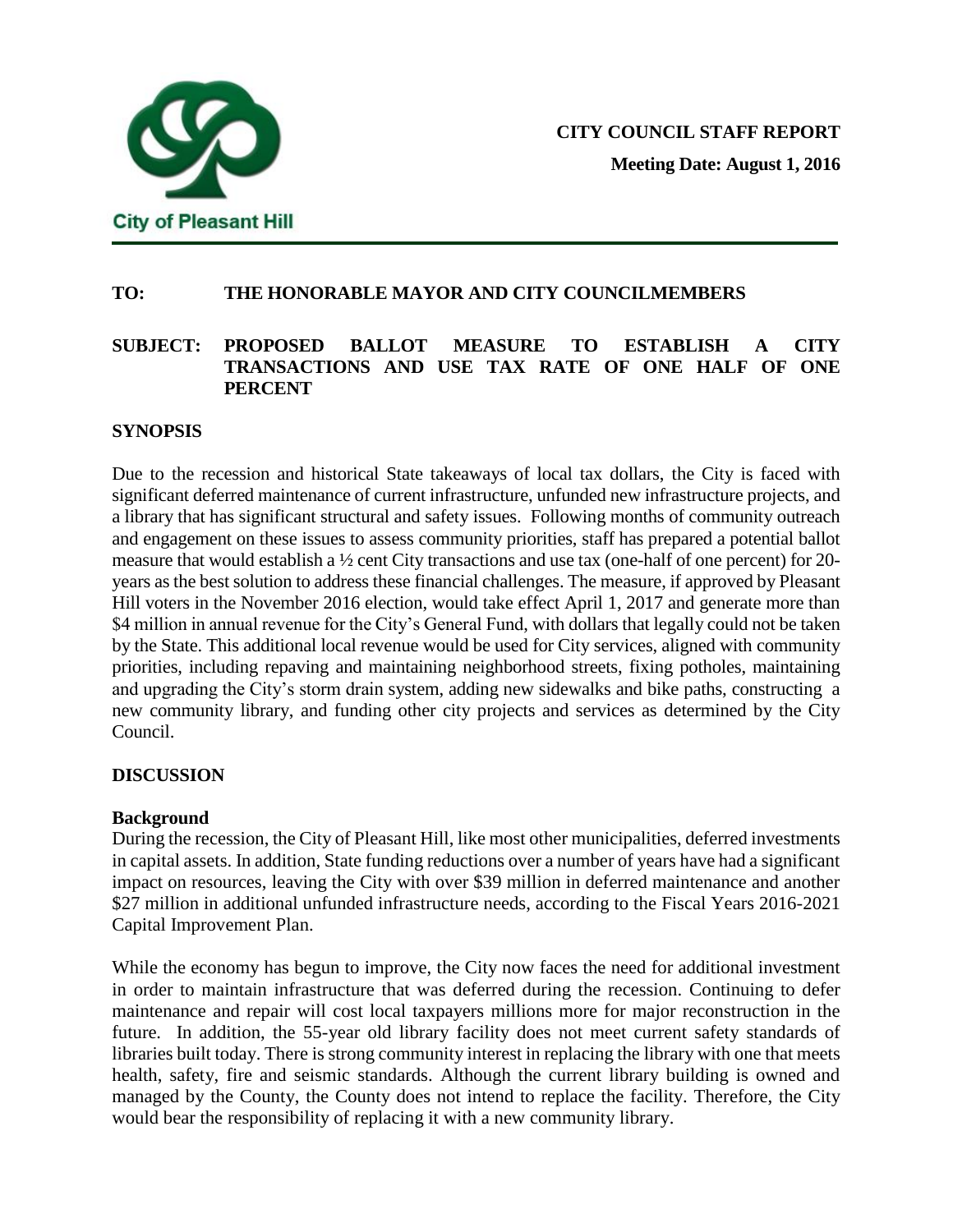## Page 2

#### **State Takeaways**

In 1992, the state enacted legislation that appropriated local government revenue for State purposes. Known as the 'Educational Revenue Augmentation Fund' (ERAF), the State shifted property taxes that had gone to cities and counties and used them for State funding. ERAF has resulted in approximately \$10 million in reduced funding to the City of Pleasant Hill.

In addition, Pleasant Hill has had a net reduction of approximately \$10 million in tax increment revenue since the state dissolved redevelopment agencies in 2011. Upon the dissolution of redevelopment in 2011, the Successor Agency was also required to remit to the State \$7 million in unencumbered funds held by the former Redevelopment Agency.

#### **City Infrastructure Needs**

The City owns and manages over 110 miles of roadway and approximately 20 miles of storm drains. City facilities include the City Hall complex, Public Safety Building (Police), Public Services Center (Maintenance), and the Downtown Parking Garage.

In the recently adopted Capital Improvement Plan (CIP) for FY 2016-21, staff identified \$39 million in deferred maintenance and infrastructure needs that are not currently funded. These include:

- \$14.6 million for deferred street maintenance
- \$9.1 million in storm drain deferred maintenance and improvements
- \$4.3 million in sidewalk repairs and upgrades
- \$8.5 million in improvements to pedestrian walkways and bike paths; and
- \$2.3 million in ADA improvements

The CIP also identified 17 other unfunded infrastructure projects with an estimated cost of approximately \$27 million. This includes major improvement projects on Contra Costa Boulevard, Pleasant Hill Road, and Gregory Lane.

The most significant challenge facing the City at this time is deterioration of neighborhood streets and the storm drain system. Although the City has budgeted \$3.4 million for the Street Resurfacing Program over the next two years, this allocation will only maintain the City's overall Pavement Condition Index (PCI) at its current level. Even with the additional spending in this two year budget cycle on the Street Resurfacing Program, Engineering Division staff has estimated that the cost of deferred street maintenance will remain at just under \$15 million by the end of FY 2017-18. In order to eliminate all deferred maintenance on City streets by 2025, staff has estimated that an annual expenditure of approximately \$4.2 million is needed on street resurfacing during that period.

## **Pleasant Hill Library**

The current library building at 1750 Oak Park Boulevard is 55 years old and cannot satisfy the community's current needs for large programming spaces and 21<sup>st</sup> century learning facilities. The building has numerous physical constraints and significant structural issues. Among other concerns, it is not energy efficient with an inadequate HVAC system; and there are no meeting rooms in the community library or areas for students to congregate after school other than in the main area along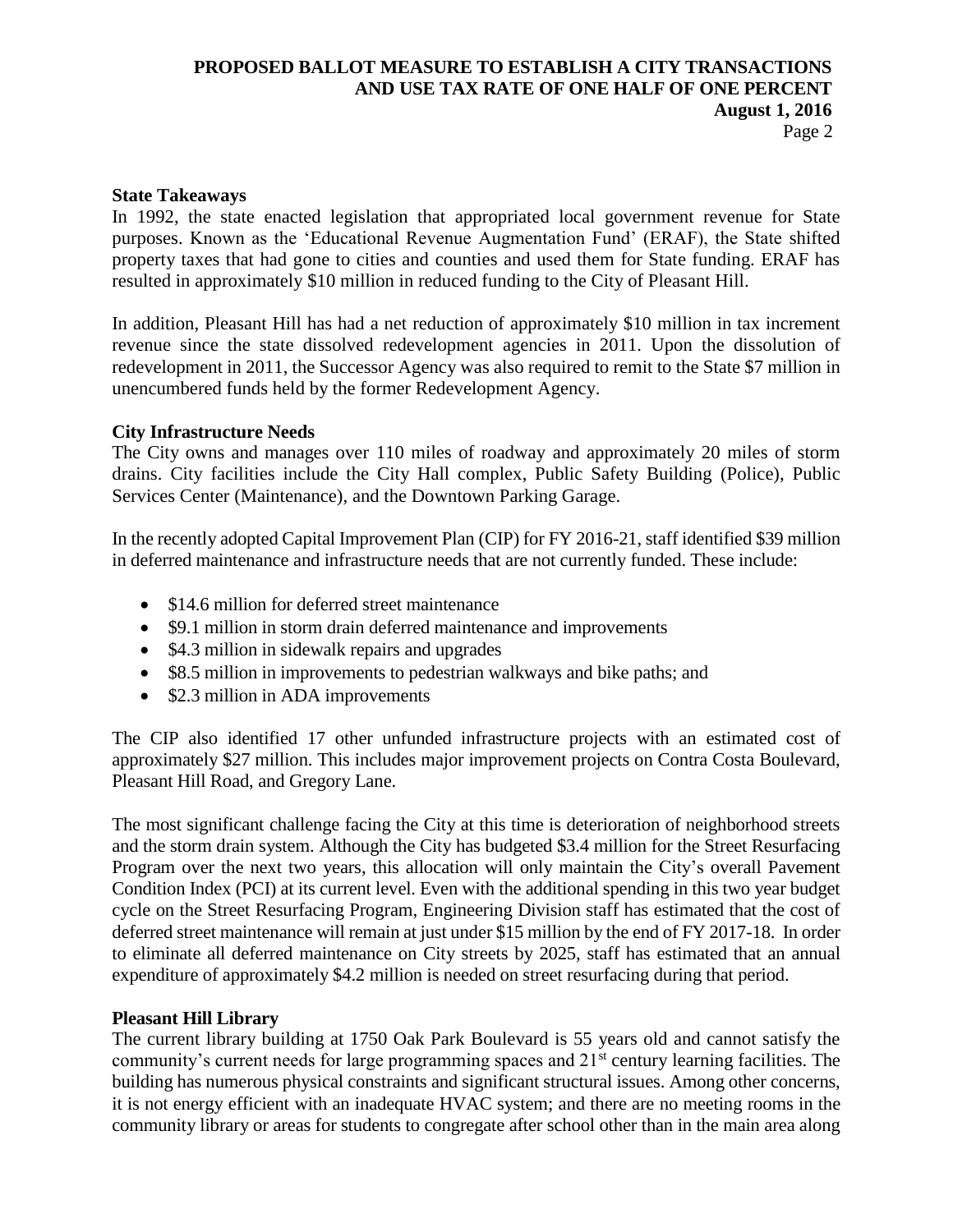Page 3

with other patrons. A 2007 Contra Costa County evaluation of the building identified almost \$10 million in deferred maintenance needs.

In spite of numerous limitations, Pleasant Hill Library is a vibrant gathering place for students, families, and local organizations. The library receives over 1,200 visitors per day, including hundreds of teens on schooldays. In 2015, over 25,000 children and their families came to events such as puppet shows, science nights, musical performances and story-times.

A new community library could offer a wide variety of services and programs, including library collections; an expanded children and family area; a large teen area with 21<sup>st</sup>-century technology; flexible program spaces to accommodate large or small groups; conference rooms and study spaces for tutoring, homework and business meetings; and a Friends of the Library bookstore.

The estimated cost of designing and constructing a new community library is between \$15 and \$20 million depending on a number of factors, including the size and attributes of the building. The annual cost for maintenance and building operations is estimated to be approximately \$250,000 based on a 25,000 square feet facility.

## **Revenue Measure Feasibility Survey**

Godbe Research, an independent polling firm, conducted a survey of 427 likely Pleasant Hill voters on behalf of the City between March 23 and April 3, 2016. The survey indicated that almost 85% of residents were either very satisfied or somewhat satisfied with the level of services provided by the City. With a margin of error of +/- 4.7%, the survey also found that 69.3% of residents would support a half-cent sales tax increase over 20 years to fund City services and programs, including the construction of a new community library; fixing potholes and resurfacing neighborhood streets and roads; maintaining storm drains and sidewalks; and creating additional walking and biking paths.

Specifically, when asked to indicate their level of support for a potential tax measure based on funding certain improvements or programs, the items in Table 1 below ranked highest among survey respondents:

## **Table 1. Godbe Research Survey – Ranking of Top Issues (Percentage of respondents indicating support for a ½ cent sales tax measure to fund these components)**

| 1. Fix potholes and repair neighborhood and city streets and roads                 | 77% |
|------------------------------------------------------------------------------------|-----|
| 2. Maintain neighborhood police patrols                                            | 74% |
| 3. Maintain storm drains                                                           | 71% |
| 4. Repair and maintain sidewalks throughout the city                               | 70% |
| 5. Provide a library that meets current health, safety, fire and seismic standards | 67% |
| 6. Enhance neighborhood services, including graffiti removal, vandalism            | 67% |
| prevention, and code enforcement                                                   |     |
| 7. Provide improved library access for seniors and disabled residents              | 64% |
| 8. Create additional walking and biking paths                                      | 63% |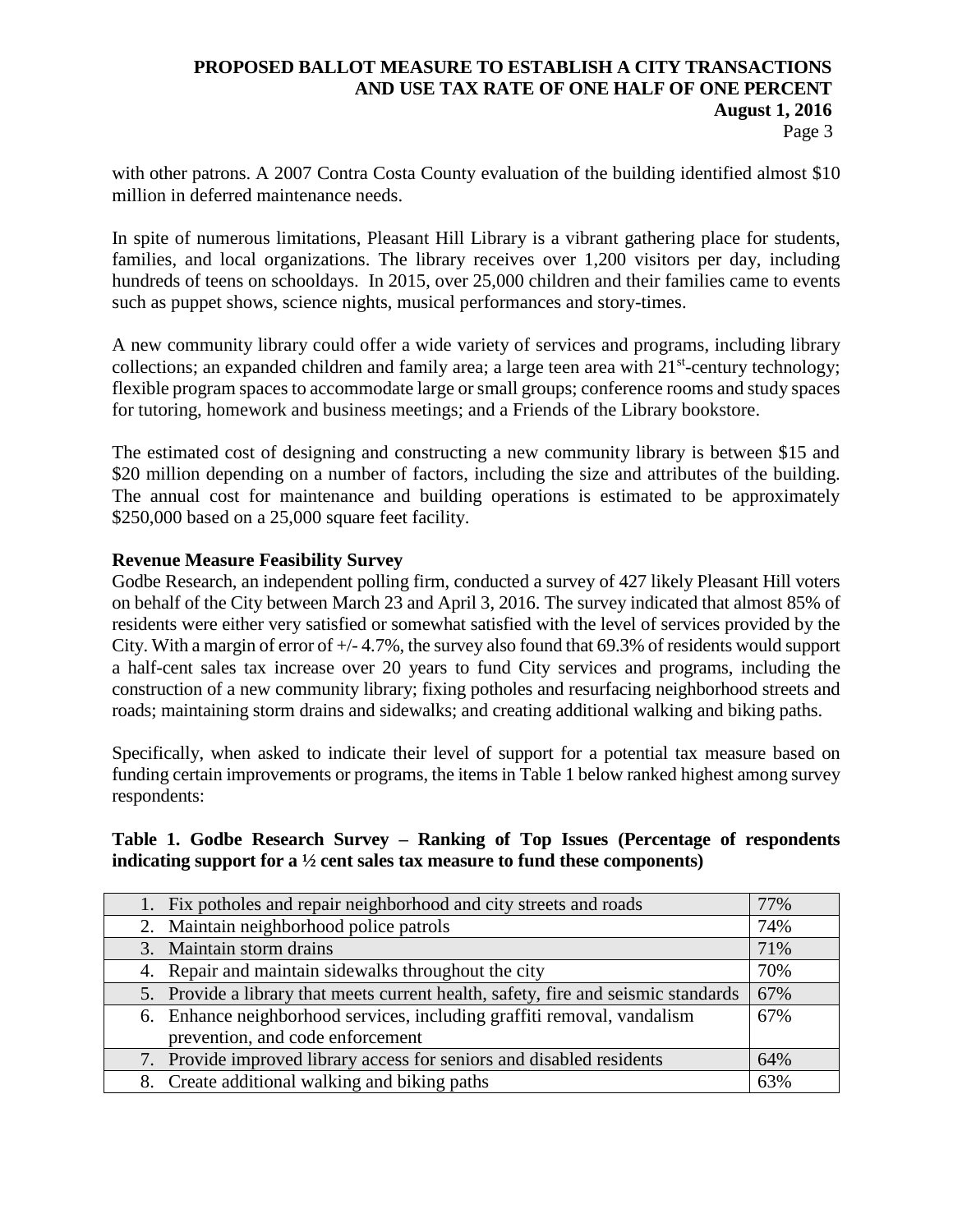#### Page 4

### **Community Engagement**

Staff developed a robust community engagement program using the community priorities in Table 1 as a guide and initiated additional community outreach to assess resident priorities. This included providing outreach materials for the public on the City's website at [www.pleasanthillca.org/community](http://www.pleasanthillca.org/community) which included an online survey, frequently asked questions document, and a presentation regarding infrastructure needs. The City proactively engaged and made presentations to a number of local civic organizations and commissions over the past few months regarding the issues and challenges mentioned in this report. These groups included:

- Pleasant Hill Library Task Force
- Pleasant Hill Chamber of Commerce Board of Directors
- Chamber of Commerce Government Affairs Committee
- Rotary Club of Pleasant Hill
- Pleasant Hill Senior Center Board of Directors
- Pleasant Hill Community Foundation
- Pleasant Hill Education Commission
- Pleasant Hill Civic Action Commission
- Friends of Pleasant Hill Library

The feedback from the community engagement effort strongly mirrored the results of the April 2016 Godbe Research poll. As the community remains interested in funding these services, and the City does not currently have sufficient funding to enact many of these priorities, an additional revenue mechanism is recommended.

#### **Transactions and Use Tax**

Under California law, city and county residents may adopt local transactions and use taxes in addition to the normal State sales and use tax. Transactions and use taxes are levied upon merchandise that is delivered (or used) in a jurisdiction that has imposed such a tax. In practice, the application and allocation of a transactions and use tax is identical to that of the State's normal sales tax for most retail sales. There are, however, some differences, such as in the case of a vehicle or boat purchase, where a transactions and use tax would be charged and allocated based on the location in which the property is registered rather than purchased.

Currently, the existing tax on retail sales in Pleasant Hill is 8.5% of the purchase price, split between the City (1.0%), County/State (6.5%), Contra Costa Transportation Authority (0.5%), and BART (0.5%). This proposed measure for a  $\frac{1}{2}$  cent transactions and use tax, if approved by the voters, would increase Pleasant Hill's overall transactions and sales tax rate to 9.0% for transactions conducted in the City.

The benefit of funding local needs with a transactions and use tax as opposed to a parcel tax or general obligation bond is that much of the revenue is raised from purchases by visitors to Pleasant Hill, whereas a parcel tax or general obligation bond would solely be funded by Pleasant Hill residents.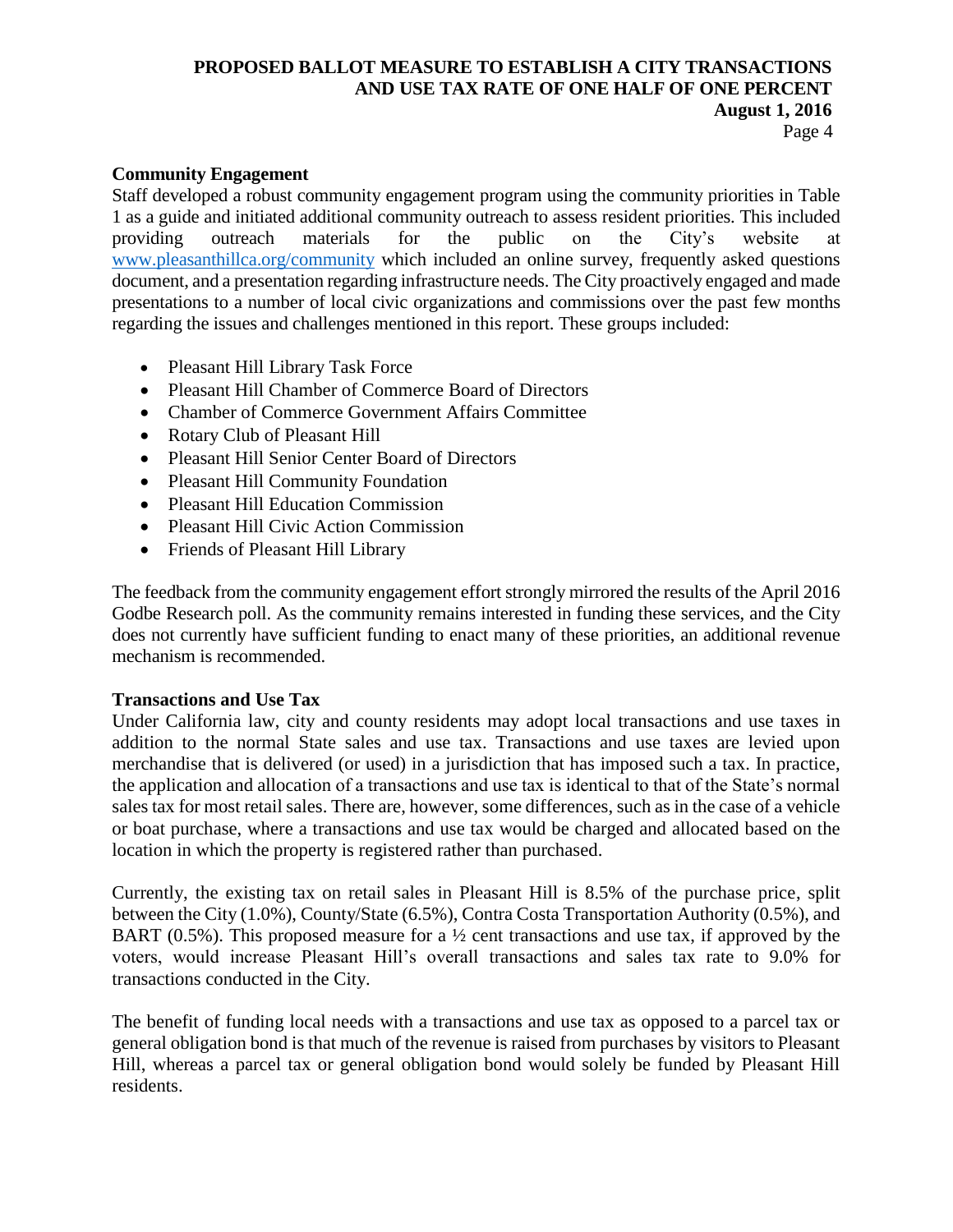The City's sales tax consultant, HDL Companies, has estimated that a  $\frac{1}{2}$  cent local transactions tax for Pleasant Hill would generate approximately \$4,036,000 in additional revenue in FY 2016- 17 if the tax were in effect for the entire year. However, it should be noted that a tax approved by the voters at the November 2016 general election would become effective April 1, 2017 and the Board of Equalization would issue the first monthly payment to the City in June 2017.

## **Ballot Measure Text and Ordinance**

The text of the proposed ballot measure to enact the tax is as follows:

"To provide and maintain Pleasant Hill city services and facilities, including fixing potholes, and repairing neighborhood and city streets; replacing the aging library with a 21st century facility including space for after-school homework and tutoring; creating additional walking and biking paths; maintaining storm drains; and other city services; shall the City of Pleasant Hill levy a 1/2 cent sales tax, providing \$4,000,000 annually for 20 years, providing locally controlled funding that cannot be taken by the State?"

In order for the measure to be considered a general tax measure, where a simple majority plus one of voters is required for passage, the measure must be placed on the ballot coinciding with a general City Council election. The general election for City Council this year takes place on November 8, 2016. Therefore, the proposed ordinance (Exhibit A to the resolution) calls for the consolidation of the ballot measure, City Council election, and all other elections and measures on the ballot for Pleasant Hill voters on this day. It should be noted that the ordinance requires a two-thirds vote of the City Council for adoption.

To be included on the November 2016 ballot, the text of the measure must be submitted to the Elections Division of Contra Costa County no later than Friday, August 12, 2016. Arguments for and against the ballot measure must be submitted to the City Clerk's office no later than August 15, 2016 by 5:00 p.m. and subsequently to the County Elections Division, along with the City Attorney's impartial analysis, no later than Friday, August 19, by 5:00 p.m. Rebuttal arguments must be submitted to the City Clerk's office by August 24, 2016 and subsequently to the County Elections Division by Monday, August 29, 2016, by 5:00 p.m.

If approved by Pleasant Hill voters at the November election, the proposed ordinance would add the Pleasant Hill Transactions and Use Tax Ordinance as Chapter 5.27 to Title 5 of the Pleasant Hill Municipal Code. Although the ordinance would go into effect ten days after the election result has been certified by the City Council, the effective operational date of the ordinance would be April 1, 2017. The ordinance would expire after 20 years, on March 31, 2037.

The ordinance calls for the establishment of a citizen oversight committee to be appointed by the City Council to review the collection and expenditure of funds generated by the tax, and to make recommendations to the City Council. It also requires an annual audit to review whether the revenue collected has been managed and expended in accordance with the requirements of the ordinance.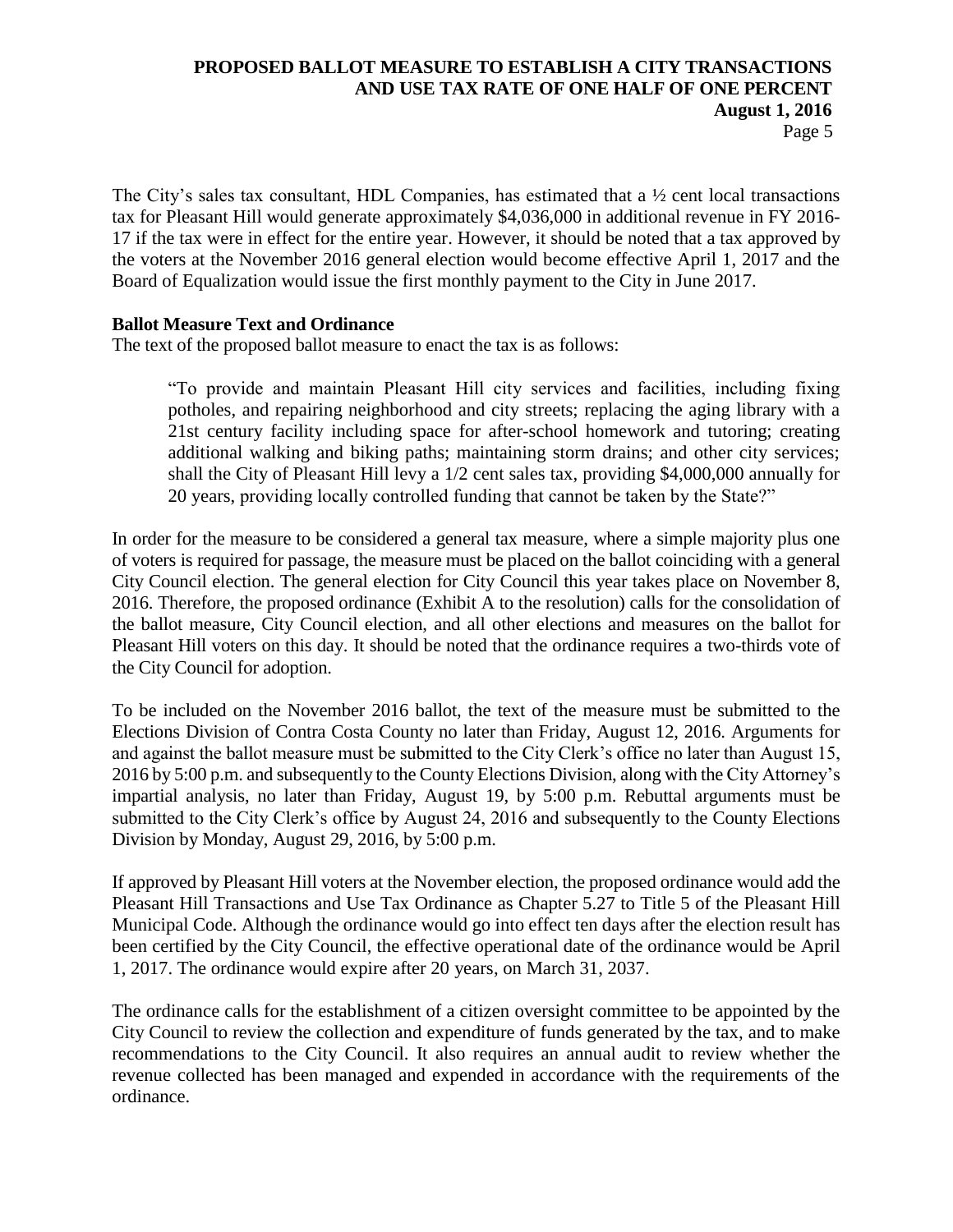#### **Analysis**

In order to meet the fiscal challenges presented by more than \$39 million in deferred maintenance and infrastructure needs, and construction of a new library, staff concluded that a transactions and use tax is the best option at this time. If passed, it would provide a guaranteed source of revenue for 20 years. Revenue resulting from this measure cannot be taken by the State. In effect, the measure would provide local revenue for local needs with complete control by the City Council over the use of the funds, subject to review by an independent oversight committee appointed by the City Council.

Pleasant Hill has strong per capita sales, almost twice the average for Contra Costa County and approximately 35% greater than Bay Area per capita sales. This suggests that many shoppers in Pleasant Hill are out of town residents. That being the case, a transactions and use tax ensures that non-residents who use the Pleasant Hill Library and City streets would also contribute every time they shop in Pleasant Hill.

The proposed measure is expected to generate more than \$80 million over a 20 year period. As anticipated new retail projects open for business in the City, this revenue could increase. Because the proposed tax is a general purpose measure, the additional revenue would be used to fund City programs and projects, including, but not limited to, repaving neighborhood streets, fixing potholes, maintaining and upgrading the City's storm drain system, adding new sidewalks and bike paths, and the construction of a new community library.

If the measure is approved by voters, the Council could soon thereafter set spending priorities based on identified needs that have been mentioned in this report, and other projects as determined by the Council.

The Funding Mechanisms Subcommittee of the City Council reviewed various options for financing City projects such as a new library. One possible scenario that was presented to the Subcommittee was the issuance of "Tax Revenue Bonds" specifically for the library project. A 20-year bond issuance to fund a \$20 million project at current interest rates would cost approximately \$26 million with annual debt service of \$1.29 million. Using these estimated numbers, almost \$3 million in additional annual revenue could be used to fund other infrastructure projects such as those mentioned above.

## **FISCAL IMPACT**

The estimated cost to place the measure on the ballot for the November 8, 2016 election is \$3,000 (in addition to the City Council and City Treasurer elections cost). Should the measure pass, the annual Board of Equalization administrative fee to implement the tax is estimated at \$53,000. HDL Companies, the City's financial advisor on sales tax revenue, has estimated that the half-cent transactions and use tax would generate additional annual revenue of \$4,036,000 (based on Fiscal Year 2016-17 sales tax projections).